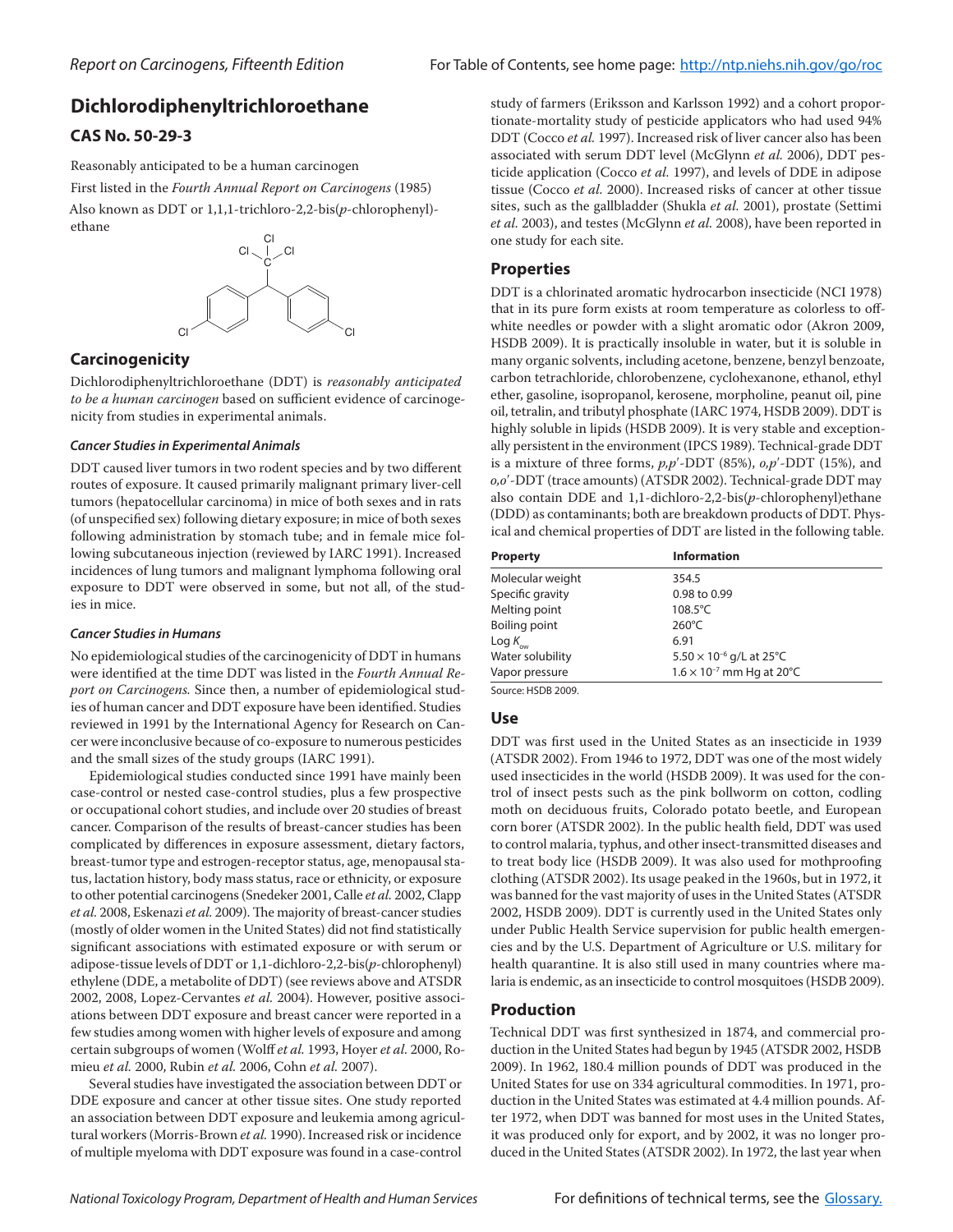#### **Exposure**

Despite the 1972 U.S. ban of DDT, human exposure continues because of its extensive former use, its current use in some areas of the world, and the persistence of DDT and its breakdown products in the environment (ATSDR 2002). DDT has been measured in numerous human tissues in the U.S. population and in other populations around the world. The 2009–2010 National Health and Nutrition Examination Survey (CDC 2018) detected *p,p*′-DDT in the serum of blood samples from the U.S. general population. The arithmeticmean lipid-adjusted levels differed by sex, age, and race or ethnicity group. They were higher (1) in women than in men, (2) in adults (aged 20 or older) than in adolescents (aged 12 to 19), (3) in older adults (aged 40 or older) than in younger adults, and (4) in non-white people (Hispanic or black) than in white people. Levels in white adults ranged from 2.51 to 4.86 ng/g of lipid. The highest levels were found in older Hispanic women, regardless of race (75.2 ng/g for women aged 40 to 59 and 37.0 ng/g for women over 59), especially Mexican-American women (113 ng/g for women aged 40 to 59 and 56.9 ng/g for women over 59).

DDT accumulates in fatty tissues and is usually found in higher concentrations in human milk than in cow's milk or other infant foods. In the United States, mean concentrations of DDT were 0.99 mg/kg (990 ng/g) in milk fat from Arkansas women in 1986, 28.8 ppb (ng/g) in serum from consumers of Great Lakes fish in 1982, and 252 ng/g in adipose tissue from a national sample of individuals age 45 years or older in 1986 (ATSDR 2002). The median concentration of DDT in plasma samples from 407 highly exposed Inuit individuals living in Greenland was 35 μg/kg of lipid (35 ng/g) (Bjerregaard *et al.* 2001). DDT was detected in 95% of the samples from this population.

Exposure to DDT occurs because it is still released into the atmosphere through spraying in some areas of the world. In addition, it volatilizes from soil in areas where it was formerly used. The volatilization and deposition cycle may be repeated many times, resulting in widespread distribution of DDT worldwide. In addition, DDT readily accumulates in animal fat and thus bioaccumulates through the food chain. DDT and its breakdown products have been found throughout the world, from the Arctic to the Antarctic, having been detected in ambient and indoor air, precipitation (rain and snow), water, soil, and animal and plant tissues. The residual levels of DDT in the environment have declined and continue to decline, but because of DDT's high persistence, it will be present at low levels for decades. Currently, human exposure to DDT and its breakdown products is primarily through dietary ingestion, particularly of meat, fish, poultry, and root and leafy vegetables. The highest dietary exposure occurs among indigenous Arctic populations that eat traditional foods such as seal, whale, or caribou. The highest average daily intake was observed in the eastern Arctic, where total daily intake of DDT and all of its metabolites was 24.2 to 27.8 μg/day. The foods contributing the most were beluga whale blubber (316 μg/g of wet weight) and narwhal whale blubber (273 μg/g) (ATSDR 2002).

### **Regulations**

#### *Department of Transportation (DOT)*

DDT is considered a hazardous substance and a marine pollutant, and special requirements have been set for marking, labeling, and transporting this material, including transporting it in tank cars.

#### *Environmental Protection Agency (EPA)*

*Clean Water Act* 

Designated a hazardous substance.

*Effluent Guidelines:* Listed as a toxic pollutant.

*Water Quality Criteria:* Based on fish or shellfish and water consumption = 0.000030 μg/L; based on fish or shellfish consumption only =  $0.000030 \,\text{\upmu}\text{g/L}$ .

*Comprehensive Environmental Response, Compensation, and Liability Act* Reportable quantity  $(RQ) = 1$  lb.

*Federal Insecticide, Fungicide, and Rodenticide Act*

Registrations for nearly all uses of DDT have been cancelled.

*Resource Conservation and Recovery Act*

*Listed Hazardous Waste:* Waste code for which the listing is based wholly or partly on the presence of  $DDT = U061$ .

Listed as a hazardous constituent of waste.

*Food and Drug Administration (FDA, an HHS agency)*

Action levels for DDT in various food items and in processed animal feed range from 0.05 to 5 ppm.

*Occupational Safety and Health Administration (OSHA, Dept. of Labor)*

While this section accurately identifies OSHA's legally enforceable PELs for this substance in 2018, specific PELs may not reflect the more current studies and may not adequately protect workers. Permissible exposure limit (PEL) =  $1 \text{ mg/m}^3$ . . Potential for dermal absorption.

**Guidelines**

*American Conference of Governmental Industrial Hygienists (ACGIH)* Threshold limit value – time-weighted average (TLV-TWA) =  $1 \text{ mg/m}^3$ . .

*National Institute for Occupational Safety and Health (NIOSH, CDC, HHS)*

Immediately dangerous to life and health (IDLH) limit = 500 mg/m<sup>3</sup>. . Recommended exposure limit (time-weighted-average workday) =  $0.5$  mg/m<sup>3</sup>. Listed as a potential occupational carcinogen.

#### **References**

Akron. 2009. *The Chemical Database.* The Department of Chemistry at the University of Akron. http://ull. chemisty.uakron.edu/erd and search on CAS number. Last accessed: 8/5/09.

.

ATSDR. 2002. *Toxicological Profile for DDT, DDD, and DDE.* Agency for Toxic Substances and Disease Registry. http://www.atsdr.cdc.gov/toxprofiles/tp35.pdf.

ATSDR. 2008. *Addendum to the DDT/DDD/DDE Toxicological Profile.* Agency for Toxic Substances and Disease Registry. http://www.atsdr.cdc.gov/toxprofiles/ddt\_addendum.pdf.

Bjerregaard P, Dewailly E, Ayotte P, Pars T, Ferron L, Mulvad G. 2001. Exposure of Inuit in Greenland to organochlorines through the marine diet. *J Toxicol Environ Health A* 62(2): 69-81.

Calle EE, Frumkin H, Henley SJ, Savitz DA, Thun MJ. 2002. Organochlorines and breast cancer risk. *CA Cancer J Clin* 52(5): 301-309.

CDC. 2018. *p,p'*-Dichlorodiphenyltrichloroethane (DDT). In *Fourth National Report on Human Exposure to Environmental Chemicals, Updated Tables, March 2018,* vol. 2. Atlanta, GA: U.S. Department of Health and Human Services, Centers for Disease Control and Prevention. pp. 27-34.

ChemSources. 2009. *Chem Sources - Chemical Search.* Chemical Sources International. http://www. chemsources.com/chemonline.html and search on DDT. Last accessed: 8/5/09.

Clapp RW, Jacobs MM, Loechler EL. 2008. Environmental and occupational causes of cancer: new evidence 2005-2007. *Rev Environ Health* 23(1): 1-37.

Cocco P, Blair A, Congia P, Saba G, Ecca AR, Palmas C. 1997. Long-term health effects of the occupational exposure to DDT. A preliminary report. *Ann N Y Acad Sci* 837: 246-256.

Cocco P, Kazerouni N, Zahm SH. 2000. Cancer mortality and environmental exposure to DDE in the United States. *Environ Health Perspect* 108(1): 1-4.

Cohn BA, Wolff MS, Cirillo PM, Sholtz RI. 2007. DDT and breast cancer in young women: new data on the significance of age at exposure. *Environ Health Perspect* 115(10): 1406-1414.

Eriksson M, Karlsson M. 1992. Occupational and other environmental factors and multiple myeloma: a population based case-control study. *Br J Ind Med* 49(2): 95-103.

Eskenazi B, Chevrier J, Rosas LG, Anderson HA, Bornman MS, Bouwman H, *et al.* 2009. The Pine River statement: human health consequences of DDT use. *Environ Health Perspect* 117(9): 1359-1367.

Hoyer AP, Jorgensen T, Grandjean P, Hartvig HB. 2000. Repeated measurements of organochlorine exposure and breast cancer risk (Denmark). *Cancer Causes Control* 11(2): 177-184.

HSDB. 2009. *Hazardous Substances Data Bank*. National Library of Medicine. http://toxnet.nlm.nih.gov/ cgi-bin/sis/htmlgen?HSDB and search on CAS number. Last accessed: 8/5/09.

IARC. 1974. DDT and associated substances. In *Some Organochlorine Pesticides*. IARC Monographs on the Evaluation of Carcinogenic Risk of Chemicals to Humans, vol. 5. Lyon, France: International Agency for Research on Cancer. pp. 83-124.